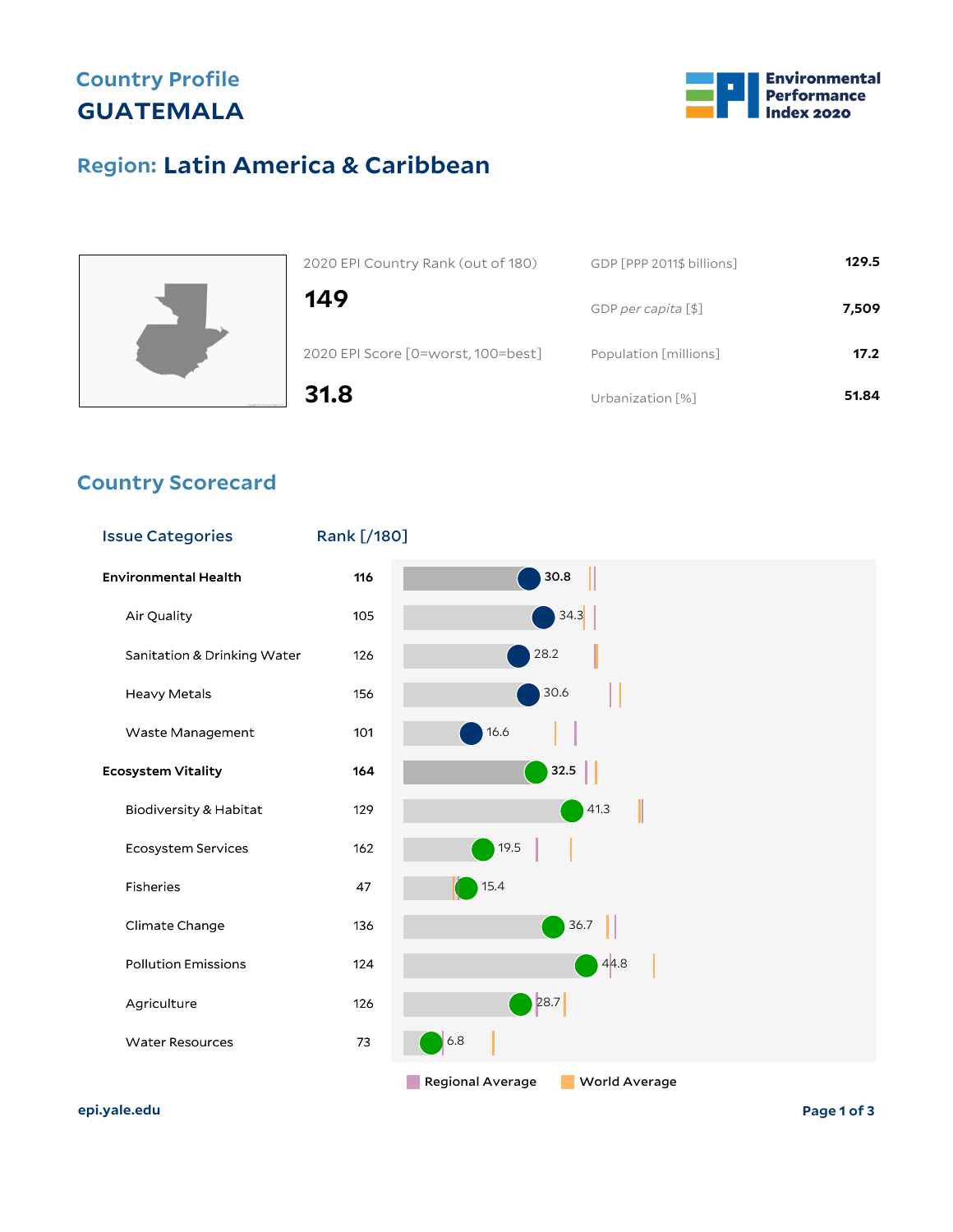# **GUATEMALA Country Profile**



### **Latin America & Caribbean Region:**

|                                                     | <b>Rank</b> | <b>EPI Score</b> | 10-Year<br>Change | <b>Regional</b><br><b>Rank</b> | <b>Regional</b><br><b>Average</b> |
|-----------------------------------------------------|-------------|------------------|-------------------|--------------------------------|-----------------------------------|
| <b>Environmental Performance Index</b>              | 149         | 31.8             | $-0.3$            | 31                             | 45.6                              |
|                                                     |             |                  |                   |                                |                                   |
| <b>Environmental Health</b>                         | 116         | 30.8             | $+3.6$            | 31                             | 46.8                              |
| Air Quality                                         | 105         | 34.3             | $+1.2$            | 29                             | 46.9                              |
| Household solid fuels                               | 119         | 21.7             | $+5.2$            | 30                             | 48.0                              |
| $PM_{2.5}$ exposure                                 | 87          | 41.2             | $-1.5$            | 20                             | 44.3                              |
| Ozone exposure                                      | 41          | 59.2             | $-1.1$            | 18                             | 65.7                              |
| <b>Sanitation &amp; Drinking Water</b>              | 126         | 28.2             | $+7.0$            | 31                             | 47.0                              |
| Unsafe sanitation                                   | 125         | 29.9             | $+7.5$            | 31                             | 52.0                              |
| Unsafe drinking water                               | 126         | 27.1             | $+6.7$            | 31                             | 43.6                              |
| Heavy Metals / Lead exposure                        | 156         | 30.6             | $+3.5$            | 28                             | 50.8                              |
| Waste Management / Controlled solid waste           | 101         | 16.6             | $\qquad \qquad -$ | 25                             | 42.2                              |
| Ecosystem Vitality                                  | 164         | 32.5             | $-2.8$            | 31                             | 44.7                              |
| <b>Biodiversity &amp; Habitat</b>                   | 129         | 41.3             | $-6.5$            | 26                             | 58.4                              |
| Terrestrial biomes (nat'l)                          | 95          | 76.6             | $+0.6$            | 20                             | 73.3                              |
| Terrestrial biomes (global)                         | 127         | 50.2             | $+1.4$            | 26                             | 71.4                              |
| Marine protected areas                              | 111         | 0.2              | $\equiv$          | 27                             | 31.7                              |
| Protected Areas Representativeness Index            | 26          | 53.4             | $+8.3$            | 14                             | 52.4                              |
| Species Habitat Index                               | 152         | $\circ$          | $-79.1$           | 23                             | 62.6                              |
| Species Protection Index                            | 121         | 56.8             | $+3.7$            | 18                             | 67.3                              |
| Biodiversity Habitat Index                          | 108         | 49.4             | $-1.3$            | 17                             | 52.6                              |
| <b>Ecosystem Services</b>                           | 162         | 19.5             | $-0.6$            | 31                             | 32.6                              |
| Tree cover loss                                     | 147         | 18               | $-0.9$            | 27                             | 30.3                              |
| Grassland loss                                      | 147         | 39.6             | $-4.0$            | 27                             | 59.4                              |
| Wetland loss                                        | 149         | 26.7             | $+8.0$            | 28                             | 49.6                              |
| <b>Fisheries</b>                                    | 47          | 15.4             | $+1.0$            | 14                             | 13.4                              |
| <b>Fish Stock Status</b>                            | 31          | 15               | $+2.0$            | 6                              | 9.2                               |
| Marine Trophic Index                                | 60          | 15.9             | $\qquad \qquad -$ | 15                             | 15.5                              |
| Fish caught by trawling                             | $\circ$     | $\mathsf O$      | -                 | 15                             | 15.1                              |
| Climate Change                                      | 136         | 36.7             | $-5.2$            | 31                             | 51.7                              |
| $CO2$ growth rate                                   | 132         | 26.5             | $-7.0$            | 31                             | 44.8                              |
| CH <sub>4</sub> growth rate                         | 141         | 43.6             | $-6.0$            | 27                             | 65.2                              |
| F-gas growth rate                                   | 67          | 89.6             | $+19.0$           | 13                             | 90.2                              |
| $N2O$ growth rate                                   | 146         | 34.5             | $+4.3$            | 27                             | 58.1                              |
| Black Carbon growth rate                            | 172         | $\mathsf O$      | $-30.1$           | 30                             | 45.5                              |
| CO <sub>2</sub> from land cover                     | 32          | 72.1             |                   | 9                              | 61.3                              |
| Greenhouse gas intensity growth rate                | 158         | 24.7             | $-18.8$           | 24                             | 39.1                              |
| Greenhouse gas emissions per capita                 | 38          | 76.9             | $-2.3$            | $\overline{2}$                 | 50.8                              |
| <b>Pollution Emissions</b>                          | 124         | 44.8             | $+13.3$           | 17                             | 50.5                              |
| $SO2$ growth rate                                   | 83          | 69.6             | $+47.7$           | 9                              | 55.7                              |
| $NOx$ growth rate                                   | 156         | 20.1             | $-21.0$           | 24                             | 45.3                              |
| Agriculture / Sustainable Nitrogen Management Index | 126         | 28.7             | $+3.2$            | 15                             | 32.7                              |
| Water Resources / Wastewater treatment              | 73          | 6.8              | $\equiv$          | 8                              | 9.7                               |

**Note:** three largest increases in green and three largest decreases in red. "–" indicates no change.

#### **epi.yale.edu Page 2 of 3**